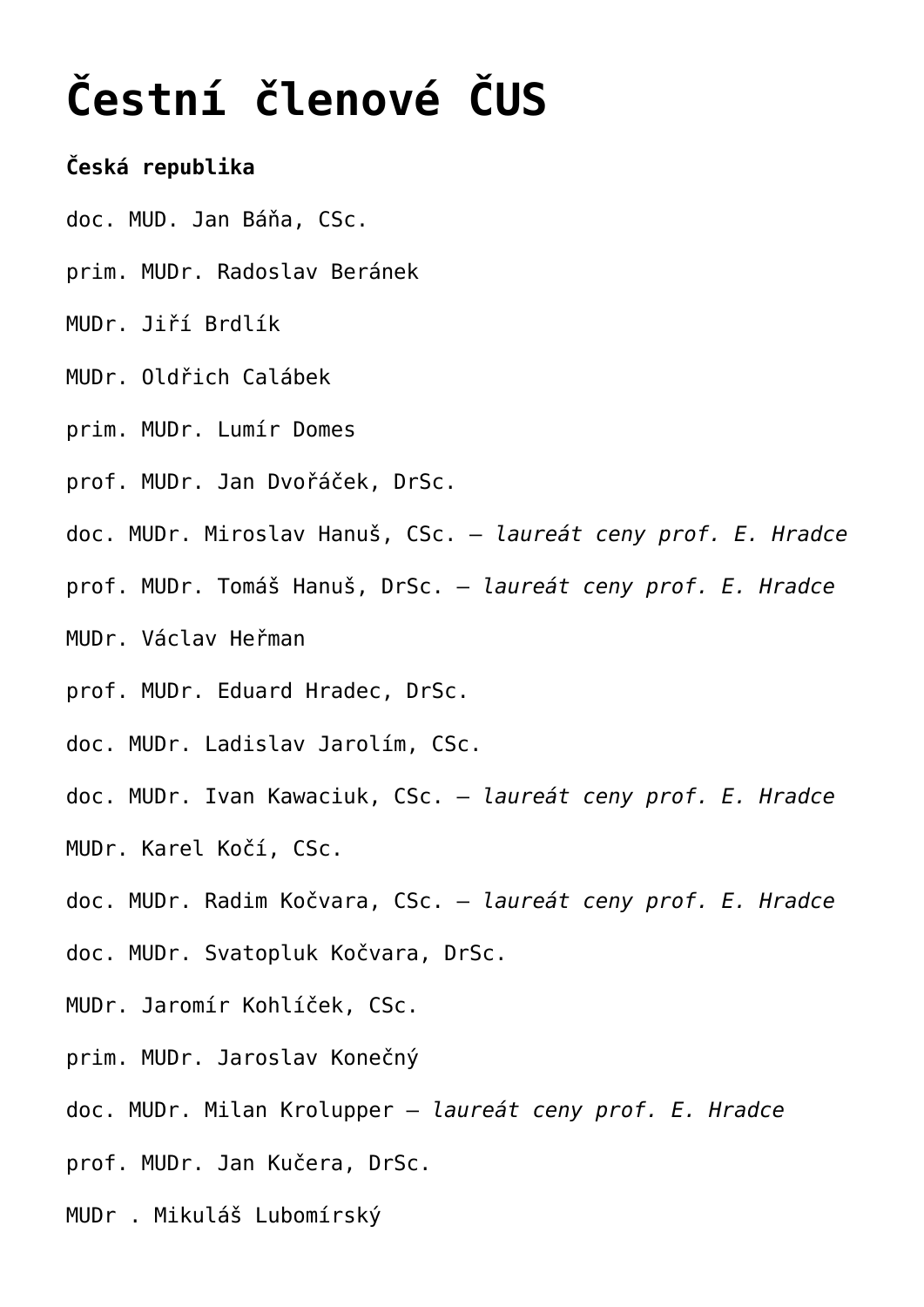- prim. MUDr. Karel Mainer, Ph.D.
- prim. MUDr. Bohumil Matras
- MUDr. Jiří Mikš
- prim. MUDr. Ivan Mikulíček
- doc. MUDr. Petr Morávek, CSc.
- MUDr. Jiří Náhlovský
- MUDr. Pavel Navrátil, CSc.
- prof. MUDr. Pavel Navrátil, CSc.
- doc. MUDr. Zdeněk Ouda, CSc.
- prof. MUDr. Dalibor Pacík, CSc.
- MUDr. Jan Poch
- doc. MUDr. Petřík Radko CSc. *laureát ceny prof. E. Hradce*
- doc. MUDr. Čestmír Pokorný, CSc.
- prim. MUDr . Zdeněk Rada
- MUDr. Míťa Rosenberg
- prim. MUDr. Břetislav Shon
- prof. MUDr. Jiří Scheinar, CSc.
- doc. MUDr. Hviezdoslav Stefan CSc.
- prof. MUDr. Václav Šimon, DrSc. *laureát ceny prof. E. Hradce*
- MUDr. Vladimír Tošnar
- prim. MUDr. Pavla Toufarová
- doc. MUDr. Michael Urban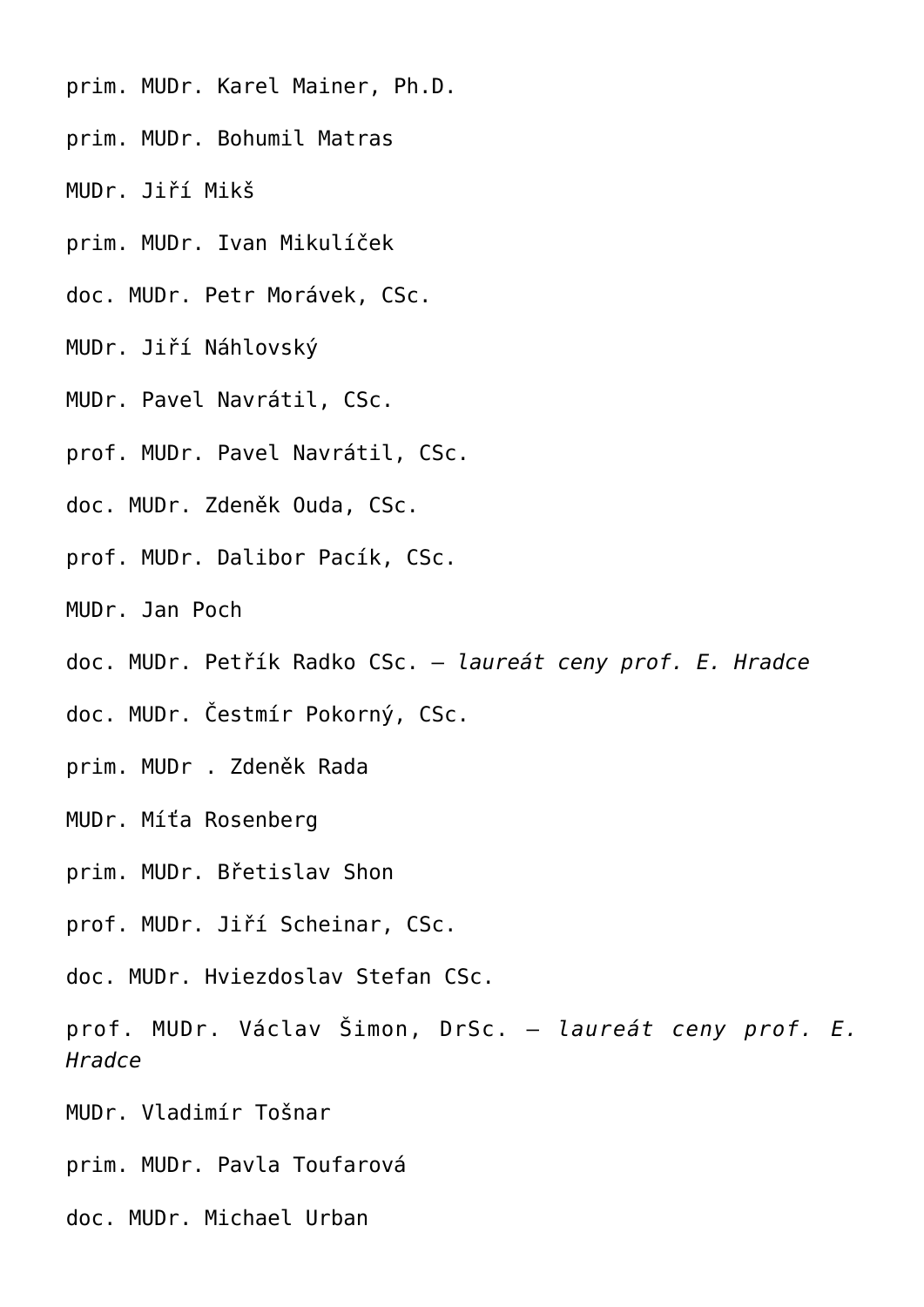- as. MUDr. Kateřina Vlachová
- doc. MUDr. František Záťura, Ph.D.

## **Slovenská republika**

- prof. MUDr. Ján Breza, DrSc. *laureát ceny prof. E. Hradce*
- prof. MUDr. Vladimír Drahovský, DrSc.
- doc. MUDr. Juraj Fillo, CSc.
- doc. MUDr. Frederico Goncalves, Ph.D.
- doc. MUDr. Michal Horňák, DrSc. *laureát ceny prof. E. Hradce*
- prof. MUDr. Ján Kliment, CSc. *laureát ceny prof. E. Hradce*
- doc. MUDr. Jozef Marenčák, Ph.D.
- doc MUDr. Ivan Minčík, Ph.D – *laureát ceny prof. E. Hradce*
- doc. MUDr. Milan Obšitník, CSc.
- prof. MUDr. Dalibor Ondruš, DrSc.
- doc. MUDr. Juraj Payer, CSc.
- doc. MUDr. Vladimír Škutil, CSc.
- prof. MUDr. Josef Šváb, CSc.
- prof. MUDr. Ján Švihra, Ph.D.
- prof. MUDr. Ladislav Valanský, CSc.
- prof. MUDr. Vladimír Zvara, DrSc.

## **Zahraničí**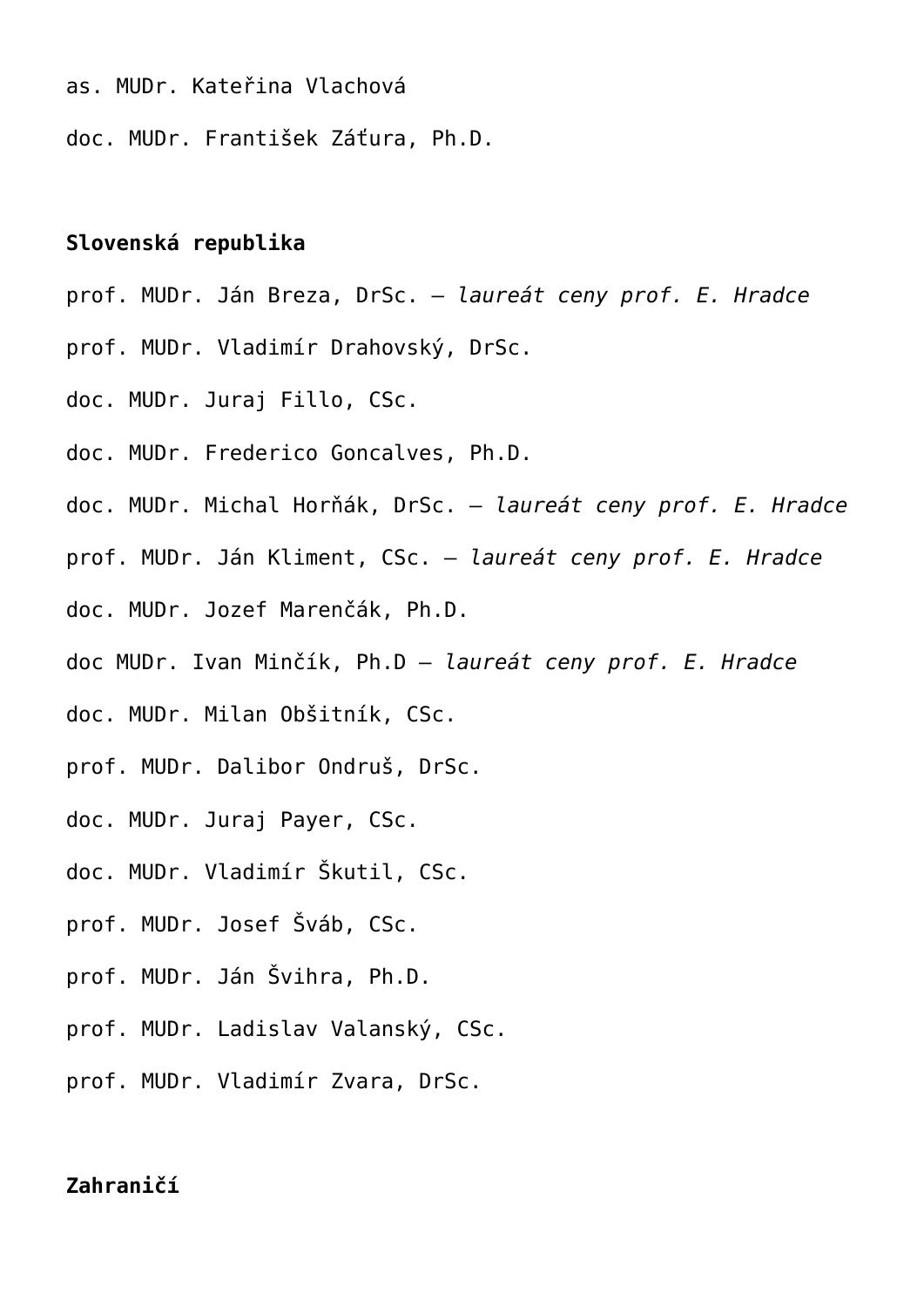- prof. S. Madersbacher
- prof. Castro-Diaz
- prof. Romics
- prof. E. B. Marinbach
- prof. M. D. Džavad-Zade
- prof. A. Červenakov
- prof. N. Atanasov
- prof. F. Balogh
- prof. Z. Szendröi
- doc. P. Magasi
- prof. R. Sztaba
- prof. V. Neagu
- prof. R. Portilla
- prof. Th. Burghele
- prof. M. Mebel
- prof. E. Hienzsch
- prof. G. W. Heise
- prof. D. Frang
- prof. S. Perovič
- prof. P. Magasi
- prof. K. Oravisto
- prof. J. Zielinski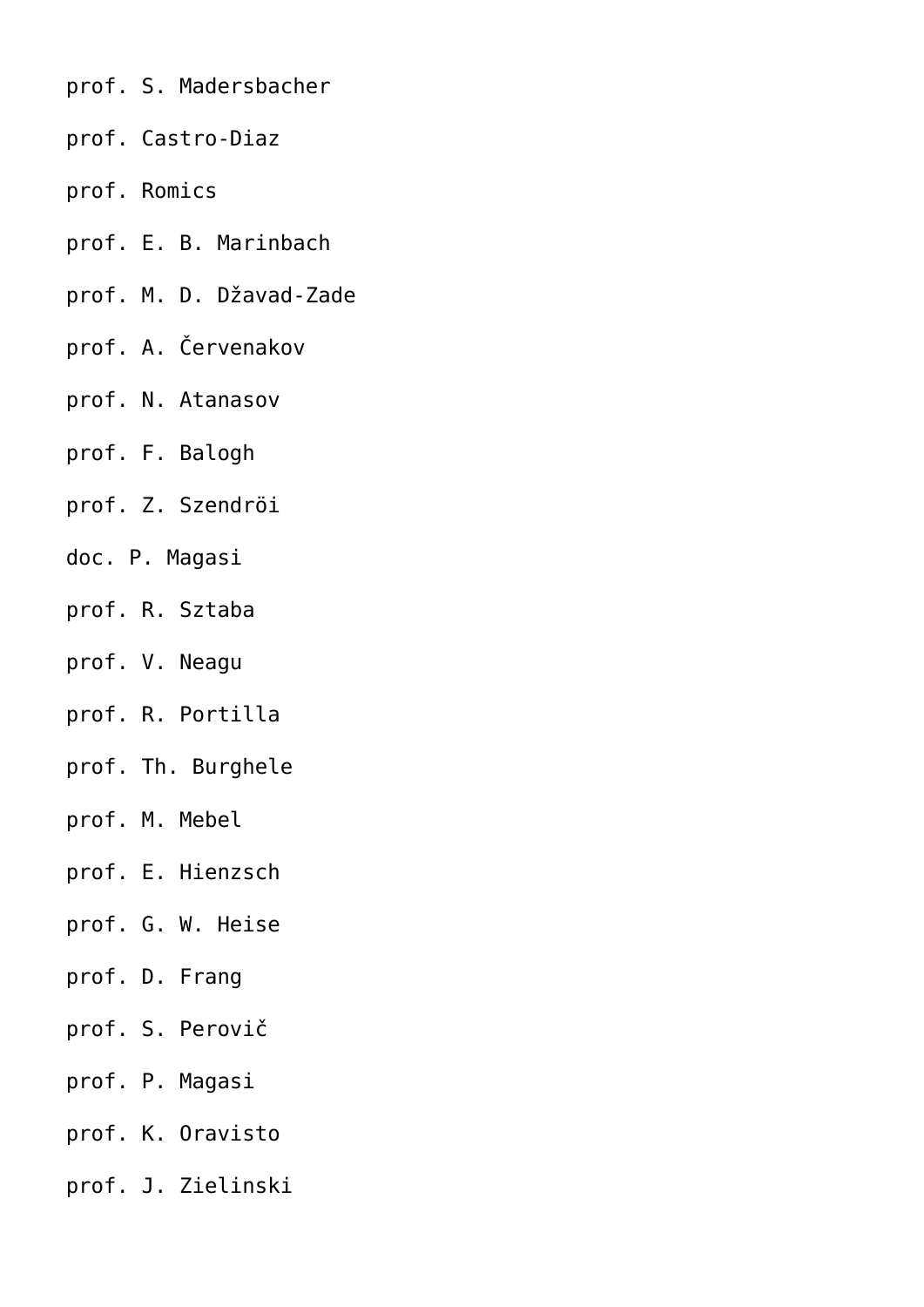- prof. K. Alfthan
- prof. G. Giertz
- prof. J. A. Pytel
- prof. L. Andersson
- prof. A. G. Pugačev
- prof. V. S. Karpenkov
- prof. J. Lenko
- prof. St. Wesolowski
- prof. I. Viktorov
- prof. N. A. Lopatkin
- prof. H. Marberger
- prof. J. Pintér
- prof. G. Müller
- prof. Frans Debruyne
- prof. Andrzej Borkowski
- prof. Philip E. V. van Kerrebroeck
- prof. Jorg Schubert
- prof. Michael Marberger
- prof. Karl Schrott
- prof. Chris Chapple
- prof. Manfred Wirth
- prof. Per-Anders Abrahamsson